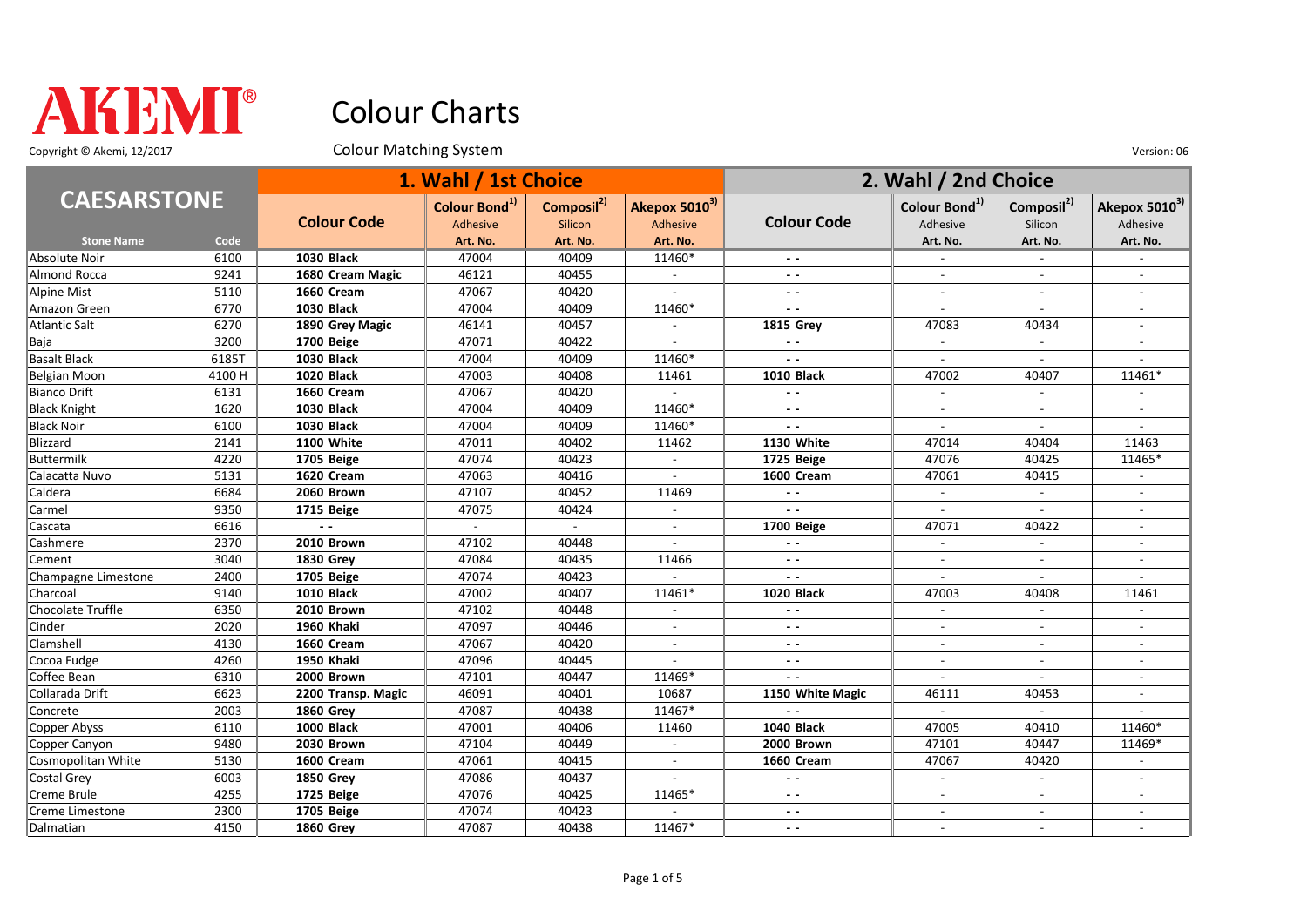

Copyright © Akemi, 12/2017 Colour Matching System Colour Matching System Company Consumers Colour Matching System

|                          |      |                          | 1. Wahl / 1st Choice      |                        |               |                    | 2. Wahl / 2nd Choice      |                        |                           |  |
|--------------------------|------|--------------------------|---------------------------|------------------------|---------------|--------------------|---------------------------|------------------------|---------------------------|--|
| <b>CAESARSTONE</b>       |      |                          | Colour Bond <sup>1)</sup> | Composil <sup>2)</sup> | Akepox 50103) |                    | Colour Bond <sup>1)</sup> | Composil <sup>2)</sup> | Akepox 5010 <sup>3)</sup> |  |
|                          |      | <b>Colour Code</b>       | Adhesive                  | Silicon                | Adhesive      | <b>Colour Code</b> | Adhesive                  | Silicon                | Adhesive                  |  |
| <b>Stone Name</b>        | Code |                          | Art. No.                  | Art. No.               | Art. No.      |                    | Art. No.                  | Art. No.               | Art. No.                  |  |
| Desert Limestone         | 2200 | 1705 Beige               | 47074                     | 40423                  |               |                    |                           |                        |                           |  |
| Dreamy Marfil            | 5220 | 1140 White               | 47015                     | 40405                  | 11462*        | 1680 Cream Magic   | 46121                     | 40455                  |                           |  |
| <b>Dusty Stones</b>      | 4040 | <b>1840 Grev</b>         | 47085                     | 40436                  |               | $\sim$ $\sim$      | $\sim$                    | $\sim$                 |                           |  |
| <b>Ebony Reflections</b> | 7100 | <b>1040 Black</b>        | 47005                     | 40410                  | 11460*        | <b>1020 Black</b>  | 47003                     | 40408                  | 11461                     |  |
| Eggshell                 | 3141 | 1600 Cream               | 47061                     | 40415                  |               | 1640 Cream         | 47065                     | 40418                  | $\overline{\phantom{a}}$  |  |
| Emperadoro               | 5380 | 2060 Brown               | 47107                     | 40452                  | 11469         | $\sim$ $\sim$      | $\sim$                    | $\sim$                 | $\overline{a}$            |  |
| Espresso                 | 3380 | 2060 Brown               | 47107                     | 40452                  | 11469         | $\sim$ $\sim$      | $\sim$                    |                        |                           |  |
| Fair Lady                | 1650 | 1650 Cream               | 47066                     | 40419                  |               | $\sim$ $\sim$      |                           |                        |                           |  |
| Forest Green             | 9755 | $\overline{\phantom{a}}$ | $\sim$                    | $\mathbf{r}$           | $\sim$        | 2200 Transp. Magic | 46091                     | 40401                  | 10687                     |  |
| Frash Concrete           | 4001 | 1600 Cream               | 47061                     | 40415                  |               | 1620 Cream         | 47063                     | 40416                  |                           |  |
| Free Spirit              | 9605 | 1160 White Magic         | 46112                     | 40454                  |               | $\sim$ $\sim$      |                           |                        |                           |  |
| Fresh Concrete           | 4001 | 1640 Cream               | 47065                     | 40418                  |               | $\sim$ $\sim$      |                           | $\sim$                 |                           |  |
| Frosty Carrina           | 5141 | 1100 White               | 47011                     | 40402                  | 11462         | 1140 White         | 47015                     | 40405                  | 11462*                    |  |
| Georgian Bluffs          | 6134 | 1890 Grey Magic          | 46141                     | 40457                  |               | 1960 Khaki         | 47097                     | 40446                  |                           |  |
| Ginger                   | 4330 | 1920 Khaki               | 47093                     | 40442                  | 11468         |                    |                           |                        |                           |  |
| Glacier                  | 3144 | 1660 Cream               | 47067                     | 40420                  |               | 1650 Cream         | 47066                     | 40419                  | $\overline{a}$            |  |
| Gold Abyss               | 6120 | <b>1030 Black</b>        | 47004                     | 40409                  | 11460*        | $\sim$ $\sim$      | $\sim$                    | $\sim$                 | $\blacksquare$            |  |
| Haze                     | 2030 | 1960 Khaki               | 47097                     | 40446                  |               | <b>1815 Grev</b>   | 47083                     | 40434                  |                           |  |
| Ice Snow                 | 9141 | 1620 Cream               | 47063                     | 40416                  |               | $\sim$ $\sim$      |                           |                        |                           |  |
| <b>Ivory</b>             | 2220 | 1720 Beige               | 47073                     | 40431                  | 11465         | 1725 Beige         | 47076                     | 40425                  | 11465*                    |  |
| Ivory Shimmer            | 2242 | 1725 Beige               | 47076                     | 40425                  | 11465*        | $\sim$ $\sim$      | $\sim$                    | $\sim$                 |                           |  |
| Jerusalem Sand           | 4250 | 1715 Beige               | 47075                     | 40424                  |               | 1715 Beige         | 47075                     | 40424                  |                           |  |
| Jet Black                | 3100 | 1040 Black               | 47005                     | 40410                  | 11460*        | 1030 Black         | 47004                     | 40409                  | 11460*                    |  |
| Lagos Blue               | 4350 | 1900 Khaki               | 47091                     | 40441                  |               | 1940 Khaki         | 47095                     | 40444                  | 11468*                    |  |
| Late Autumn              | 6380 | 1940 Khaki               | 47095                     | 40444                  | 11468*        | 2200 Transp. Magic | 46091                     | 40401                  | 10687                     |  |
| Latte                    | 2350 | 1770 Beige               | 47080                     | 40429                  |               | $ -$               |                           |                        |                           |  |
| Linen                    | 2230 | 1670 Cream               | 47068                     | 40421                  | 11464         | $\sim$ $\sim$      |                           |                        |                           |  |
| London Grey              | 5000 | 1600 Cream               | 47061                     | 40415                  |               | $ -$               | $\blacksquare$            | $\sim$                 | $\overline{\phantom{a}}$  |  |
| Maharaja                 | 1350 | 2200 Transp. Magic       | 46091                     | 40401                  | 10687         | $\sim$ $\sim$      | $\overline{\phantom{a}}$  |                        | $\overline{\phantom{a}}$  |  |
| Mangrove                 | 3730 | 1940 Khaki               | 47095                     | 40444                  | 11468*        | $ -$               |                           |                        |                           |  |
| Metallic Black           | 7185 | <b>1040 Black</b>        | 47005                     | 40410                  | 11460*        | <b>1030 Black</b>  | 47004                     | 40409                  | 11460*                    |  |
| Metallic Brown           | 7385 | 2060 Brown               | 47107                     | 40452                  | 11469         | $ -$               | $\overline{\phantom{a}}$  | $\sim$                 | $\overline{\phantom{a}}$  |  |
| Metallica Black          | 7185 | <b>1040 Black</b>        | 47005                     | 40410                  | 11460*        | $ -$               |                           |                        |                           |  |
| Metallica Brown          | 7385 | 2060 Brown               | 47107                     | 40452                  | 11469         | $\sim$ $\sim$      |                           |                        |                           |  |
| Mink                     | 4350 | 1900 Khaki               | 47091                     | 40441                  | $\sim$        | $ -$               | $\overline{a}$            | $\sim$                 | $\overline{a}$            |  |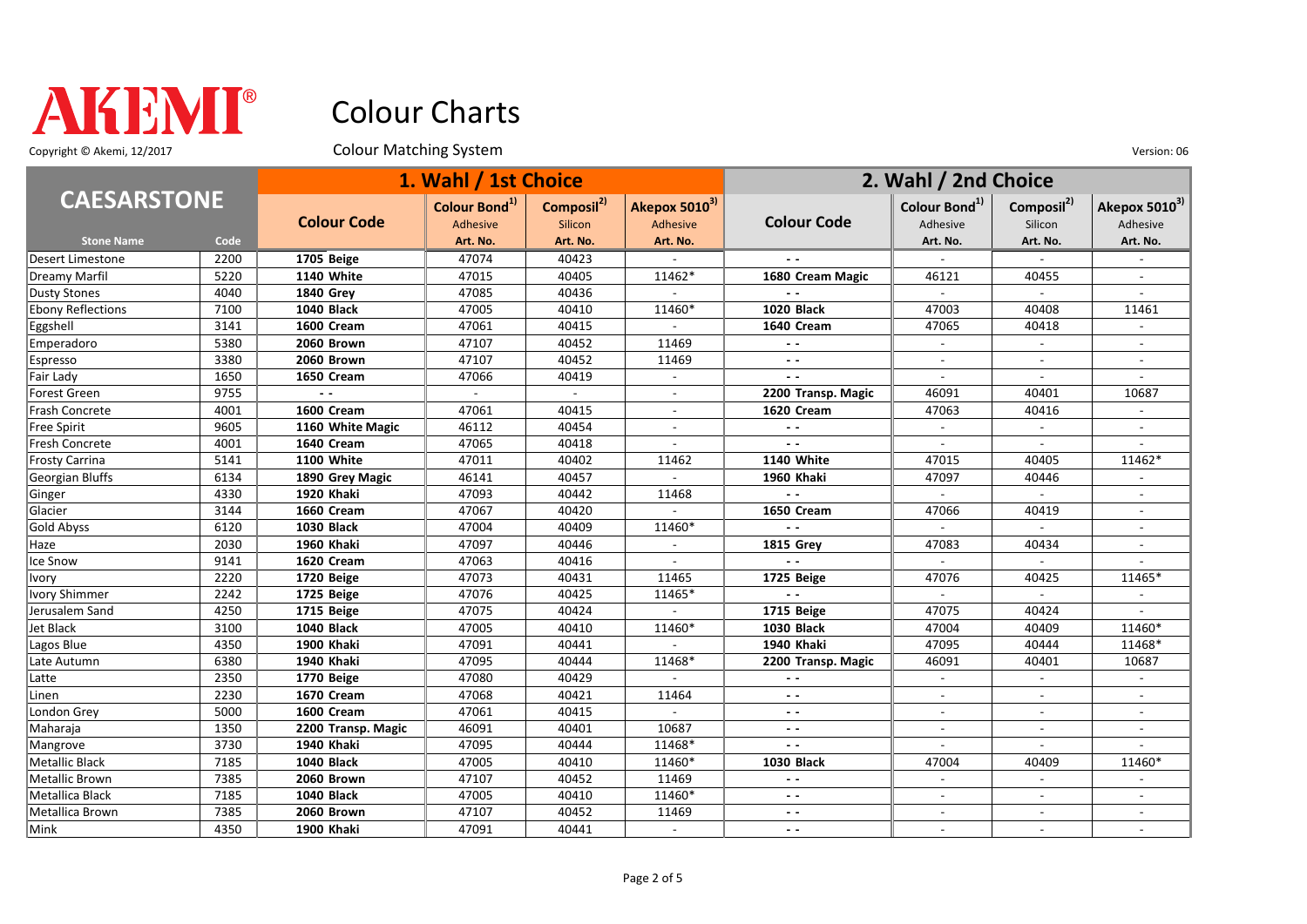

Copyright © Akemi, 12/2017 Colour Matching System Colour Matching System Version: 06

|                         |      |                    | 1. Wahl / 1st Choice                  |                                   |                          |                          | 2. Wahl / 2nd Choice      |                           |                           |
|-------------------------|------|--------------------|---------------------------------------|-----------------------------------|--------------------------|--------------------------|---------------------------|---------------------------|---------------------------|
| <b>CAESARSTONE</b>      |      | <b>Colour Code</b> | Colour Bond <sup>1)</sup><br>Adhesive | Composil <sup>2)</sup><br>Silicon | Akepox 50103)            | <b>Colour Code</b>       | Colour Bond <sup>1)</sup> | Composil <sup>2)</sup>    | Akepox 5010 <sup>3)</sup> |
|                         |      |                    |                                       |                                   | Adhesive                 |                          | Adhesive                  | Silicon                   | Adhesive                  |
| <b>Stone Name</b>       | Code |                    | Art. No.                              | Art. No.                          | Art. No.                 |                          | Art. No.                  | Art. No.                  | Art. No.                  |
| Misty Carrera           | 4141 | <b>1650 Cream</b>  | 47066                                 | 40419                             |                          |                          |                           | $\sim$                    |                           |
| Mocha                   | 2370 | 2010 Brown         | 47102                                 | 40448                             |                          | 1950 Khaki               | 47096                     | 40445                     |                           |
| Montblanc               | 5043 | 1150 White Magic   | 46111                                 | 40453                             |                          | 1680 Cream Magic         | 46121                     | 40455                     |                           |
| Moorland Fog            | 6046 | 1890 Grey Magic    | 46141                                 | 40457                             |                          | 1150 White Magic         | 46111                     | 40453                     |                           |
| Mosaici Carbone         | 7150 | <b>1040 Black</b>  | 47005                                 | 40410                             | 11460*                   | <b>1030 Black</b>        | 47004                     | 40409                     | 11460*                    |
| Mosaici Marrone         | 7250 | 1940 Khaki         | 47095                                 | 40444                             | 11468*                   | $\sim$ $\sim$            | $\sim$                    | $\mathbb{Z}^{\mathbb{Z}}$ |                           |
| Nordic Loft             | 6041 | 1890 Grey Magic    | 46141                                 | 40457                             |                          | 1960 Khaki               | 47097                     | 40446                     |                           |
| Noble Grey              | 5211 | <b>1660 Cream</b>  | 47067                                 | 40420                             |                          | $\sim$ $\sim$            |                           |                           |                           |
| Night Sky               | 6100 | 1040 Black         | 47005                                 | 40410                             | 11460*                   | $ -$                     | $\blacksquare$            | $\sim$                    | $\blacksquare$            |
| Nimbus                  | 9601 | 1720 Beige         | 47073                                 | 40431                             | 11465                    | $\sim$ $\sim$            |                           |                           |                           |
| Nougat                  | 6600 | 1640 Cream         | 47065                                 | 40418                             |                          | 1620 Cream               | 47063                     | 40416                     |                           |
| Ocean Foam              | 6141 | <b>1130 White</b>  | 47014                                 | 40404                             | 11463                    | 1160 White Magic         | 46112                     | 40454                     |                           |
| Ocean Palace            | 1550 | 2200 Transp. Magic | 46091                                 | 40401                             | 10687                    | $ -$                     | $\sim$                    | $\sim$                    | $\overline{\phantom{a}}$  |
| Organic White           | 4600 | <b>1130 White</b>  | 47014                                 | 40404                             | 11463                    | $\sim$ $\sim$            | $\sim$                    | $\sim$                    | $\overline{\phantom{a}}$  |
| Osprey                  | 3141 | 1100 White         | 47011                                 | 40402                             | 11462                    | $\sim$ $\sim$            | $\sim$                    | $\sim$                    | $\overline{\phantom{a}}$  |
| Oyster                  | 4030 | <b>1830 Grey</b>   | 47084                                 | 40435                             | 11466                    | $\sim$ $\sim$            |                           |                           |                           |
| Oyster                  | 9601 | 1650 Cream         | 47066                                 | 40419                             | $\sim$                   | $ -$                     | $\sim$                    | $\sim$                    | $\blacksquare$            |
| Pacific Reflections     | 7510 | 2200 Transp. Magic | 46091                                 | 40401                             | 10687                    | <b>1510 Blue</b>         | 47052                     | 40414                     |                           |
| Pebble                  | 4030 | <b>1830 Grey</b>   | 47084                                 | 40435                             | 11466                    |                          |                           |                           |                           |
| Peppercorn              | 9250 | $\sim$ $\sim$      | $\sim$                                | $\overline{a}$                    |                          | <b>1830 Grev</b>         | 47084                     | 40435                     | 11466                     |
| Piatra Grey             | 5003 | <b>1860 Grey</b>   | 47087                                 | 40438                             | 11467*                   | $\sim$ $\sim$            | $\sim$                    | $\sim$                    | $\sim$                    |
| Pure White              | 1141 | 1130 White         | 47014                                 | 40404                             | 11463                    | $ -$                     | $\sim$                    | $\sim$                    | $\overline{\phantom{a}}$  |
| Quartz Reflections      | 7141 | 1600 Cream         | 47061                                 | 40415                             |                          | 1650 Cream               | 47066                     | 40419                     |                           |
| Queen of Hearts         | 1420 | 2200 Transp. Magic | 46091                                 | 40401                             | 10687                    | $\sim$ $\sim$            | ÷.                        | $\sim$                    |                           |
| Queen of Sheba          | 1150 | $\sim$ $\sim$      |                                       |                                   |                          | 2200 Transp. Magic       | 46091                     | 40401                     | 10687                     |
| Raven                   | 4120 | <b>1880 Grey</b>   | 47089                                 | 40440                             | 11467                    | <b>1860 Grey</b>         | 47087                     | 40438                     | 11467*                    |
| Raw Concrete            | 4004 | 1960 Khaki         | 47097                                 | 40446                             |                          | 1890 Grey Magic          | 46141                     | 40457                     |                           |
| <b>Ruby Reflections</b> | 7450 | 1220 Red           | 47023                                 | 40412                             | $\overline{\phantom{a}}$ | $\sim$ $\sim$            | $\blacksquare$            | $\mathbb{Z}^{\mathbb{Z}}$ | $\overline{a}$            |
| Rugged Concrete         | 4033 | <b>1800 Grev</b>   | 47081                                 | 40432                             | $\overline{\phantom{a}}$ | $\sim$ $\sim$            | $\sim$                    | $\sim$                    | $\overline{\phantom{a}}$  |
| Sage                    | 2750 | 1950 Khaki         | 47096                                 | 40445                             |                          | $\sim$ $\sim$            | $\sim$                    | $\sim$                    | $\overline{\phantom{a}}$  |
| Salmon                  | 3602 | 1715 Beige         | 47075                                 | 40424                             |                          | $\overline{\phantom{a}}$ |                           |                           |                           |
| Sandy Beach             | 2260 | 1700 Beige         | 47071                                 | 40422                             | $\overline{a}$           | 1680 Cream Magic         | 46121                     | 40455                     | $\overline{\phantom{a}}$  |
| Savannah                | 9205 | 1715 Beige         | 47075                                 | 40424                             |                          | $\sim$ $\sim$            | $\overline{\phantom{a}}$  | $\sim$                    | $\blacksquare$            |
| Shining Armor           | 1050 | <b>1840 Grey</b>   | 47085                                 | 40436                             |                          | $ -$                     |                           |                           |                           |
| Shining Armor           | 9205 | <b>1840 Grey</b>   | 47085                                 | 40436                             |                          | $\sim$ $\sim$            |                           |                           | $\overline{a}$            |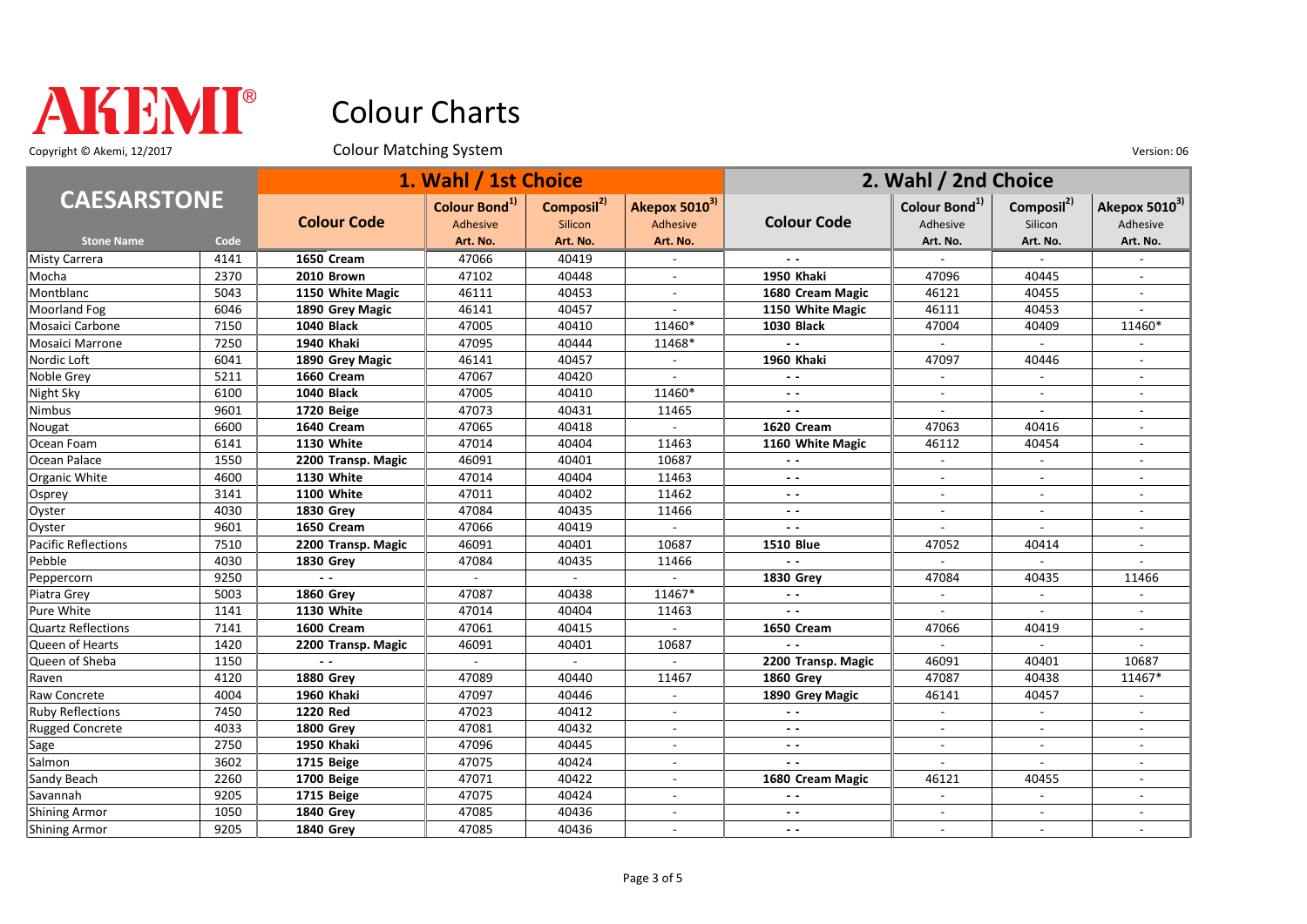

Copyright © Akemi, 12/2017 Colour Matching System Colour Matching Constant Only and Colour Matching System Version: 06

|                     |      |                    | 1. Wahl / 1st Choice                  |                                   |                                       |                    | 2. Wahl / 2nd Choice                  |                                   |                                       |
|---------------------|------|--------------------|---------------------------------------|-----------------------------------|---------------------------------------|--------------------|---------------------------------------|-----------------------------------|---------------------------------------|
| <b>CAESARSTONE</b>  |      | <b>Colour Code</b> | Colour Bond <sup>1)</sup><br>Adhesive | Composil <sup>2)</sup><br>Silicon | Akepox 5010 <sup>3)</sup><br>Adhesive | <b>Colour Code</b> | Colour Bond <sup>1)</sup><br>Adhesive | Composil <sup>2)</sup><br>Silicon | Akepox 5010 <sup>3)</sup><br>Adhesive |
| <b>Stone Name</b>   | Code |                    | Art. No.                              | Art. No.                          | Art. No.                              |                    | Art. No.                              | Art. No.                          | Art. No.                              |
| Shitake             | 4230 | $ -$               |                                       |                                   |                                       | 1890 Grey Magic    | 46141                                 | 40457                             |                                       |
| Sierra              | 9255 | 1760 Beige         | 47079                                 | 40428                             |                                       | $\sim$ $\sim$      |                                       |                                   |                                       |
| Silver Spell        | 7170 | <b>1830 Grev</b>   | 47084                                 | 40435                             | 11466                                 | $ -$               | $\overline{\phantom{a}}$              |                                   | $\overline{\phantom{a}}$              |
| Slate Shimmer       | 2023 | <b>1860 Grey</b>   | 47087                                 | 40438                             | 11467*                                | $ -$               |                                       |                                   | $\overline{a}$                        |
| Sleek Concrete      | 4003 | <b>1830 Grey</b>   | 47084                                 | 40435                             | 11466                                 | $ -$               |                                       |                                   |                                       |
| Smoky Ash           | 6140 | <b>1010 Black</b>  | 47002                                 | 40407                             | 11461*                                | $ -$               |                                       |                                   |                                       |
| Snow                | 2141 | 1120 White         | 47013                                 | 40403                             | 11462*                                | $ -$               |                                       |                                   |                                       |
| Snowy Cliffs        | 6607 | 1660 Cream         | 47067                                 | 40420                             |                                       | $ -$               |                                       |                                   |                                       |
| Spring Blossom      | 7200 | 1650 Cream         | 47066                                 | 40419                             |                                       | 1620 Cream         | 47063                                 | 40416                             |                                       |
| Statuario Maximus   | 5031 | 1160 White Magic   | 46112                                 | 40454                             |                                       | 1150 White Magic   | 46111                                 | 40453                             |                                       |
| Statuario Nuvo      | 5111 | 1150 White Magic   | 46111                                 | 40453                             |                                       | 1600 Cream         | 47061                                 | 40415                             |                                       |
| Stone Grey          | 4030 | <b>1830 Grey</b>   | 47084                                 | 40435                             | 11466                                 | $\sim$ $\sim$      | $\sim$                                | $\sim$                            |                                       |
| Swan Lake           | 1600 | 1640 Cream         | 47065                                 | 40418                             |                                       | $ -$               | $\sim$                                | $\sim$                            |                                       |
| Symphony Grey       | 5133 | <b>1830 Grev</b>   | 47084                                 | 40435                             | 11466                                 | 2200 Transp. Magic | 46091                                 | 40401                             | 10687                                 |
| Taj Royale          | 5212 | 2200 Transp. Magic | 46091                                 | 40401                             | 10687                                 | $\sim$ $\sim$      | $\sim$                                | $\sim$                            |                                       |
| Tequila Sunrise     | 2430 | 1230 Orange        | 47024                                 | 40413                             |                                       | $ -$               | $\overline{\phantom{a}}$              | $\sim$                            | $\overline{\phantom{a}}$              |
| Titan               | 3040 | <b>1830 Grev</b>   | 47084                                 | 40435                             | 11466                                 | $ -$               | $\overline{\phantom{a}}$              | $\sim$                            | $\blacksquare$                        |
| Turbine Grey        | 6313 | <b>1880 Grev</b>   | 47089                                 | 40440                             | 11467                                 | $ -$               | $\overline{\phantom{a}}$              | $\sim$                            | $\blacksquare$                        |
| Tuscan Dawn         | 5104 | 2010 Brown         | 47102                                 | 40448                             |                                       | $\sim$ $\sim$      | $\sim$                                | $\sim$                            | $\blacksquare$                        |
| Urban               | 2040 | <b>1830 Grey</b>   | 47084                                 | 40435                             | 11466                                 | $\sim$ $\sim$      | $\sim$                                | $\sim$                            | $\overline{\phantom{a}}$              |
| Urban Sfari         | 5134 | 1670 Cream         | 47068                                 | 40421                             | 11464                                 | 1680 Cream Magic   | 46121                                 | 40455                             | $\sim$                                |
| Vanilla Noir        | 5100 | <b>1030 Black</b>  | 47004                                 | 40409                             | 11460*                                | $\sim$ $\sim$      | $\overline{\phantom{a}}$              | $\overline{a}$                    |                                       |
| Verde               | 9170 | $ -$               |                                       | $\sim$                            |                                       | <b>1010 Black</b>  | 47002                                 | 40407                             | 11461*                                |
| Walnut              | 3350 | 1940 Khaki         | 47095                                 | 40444                             | 11468*                                | 2040 Brown         | 47105                                 | 40450                             |                                       |
| White Ash           | 9260 | <b>1840 Grey</b>   | 47085                                 | 40436                             |                                       | 1890 Grey Magic    | 46141                                 | 40457                             |                                       |
| <b>White Attica</b> | 5143 | 1150 White Magic   | 46111                                 | 40453                             |                                       | 1660 Cream         | 47067                                 | 40420                             |                                       |
| White Sands         | 3241 | 1640 Cream         | 47065                                 | 40418                             |                                       | 1650 Cream         | 47066                                 | 40419                             |                                       |
| White Shimmer       | 3142 | 1620 Cream         | 47063                                 | 40416                             |                                       | $ -$               |                                       |                                   |                                       |
| Wild Rice           | 4360 | 1940 Khaki         | 47095                                 | 40444                             | 11468*                                | $ -$               |                                       |                                   |                                       |
| <b>Wild Rocks</b>   | 6250 | <b>1860 Grey</b>   | 47087                                 | 40438                             | 11467*                                | $\sim$ $\sim$      |                                       |                                   |                                       |
| Woodlands           | 6338 | 2060 Brown         | 47107                                 | 40452                             | 11469                                 | 2200 Transp. Magic | 46091                                 | 40401                             | 10687                                 |
|                     |      | $ -$               |                                       | $\sim$                            |                                       | $ -$               |                                       |                                   |                                       |

1) Epoxyacrylate Adhesive for **Indoor Application** only

2) **Engineered & Natural Stone** Silicone